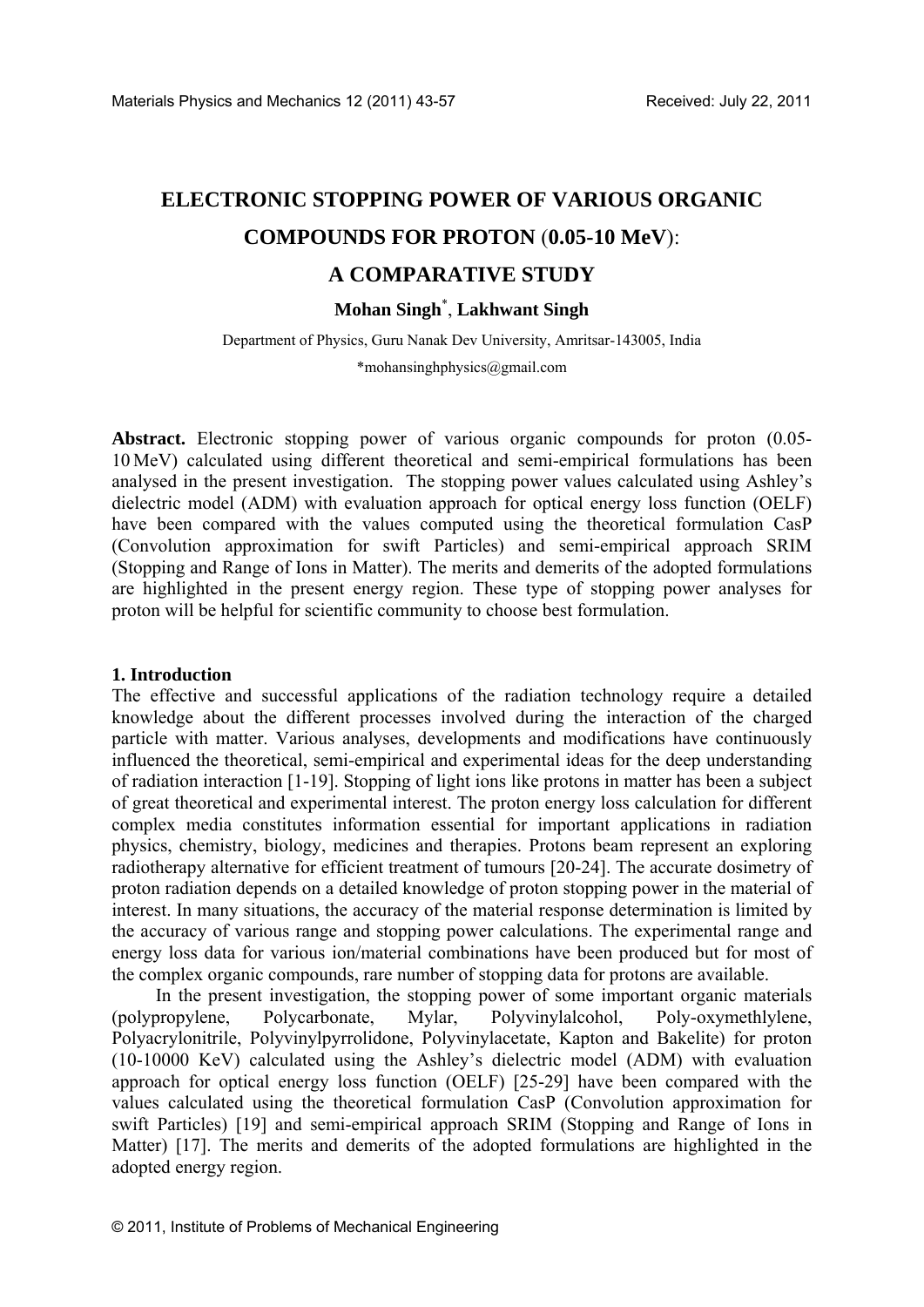## **2. Stopping Power Formulations**

In the present work, three different formulations (ADM; CasP4.0; SRIM08.04) [15, 17, 25-29] have been used to analyse the stopping power calculations of different complex organic compounds [polypropylene  $(C_3H_6; \rho=0.9 \text{ gm/cm}^3)$ , Polycarbonate  $(C_{16}H_{14}O_3; \rho=1.2$ gm/cm<sup>3</sup>), Mylar (C<sub>10</sub>H<sub>8</sub>O<sub>4</sub>;  $\rho$ =1.4 gm/cm<sup>3</sup>), Polyvinylalcohol (C<sub>2</sub>H<sub>4</sub>O<sub>1</sub>;  $\rho$ =1.3 gm/cm<sup>3</sup>), Poly-oxymethlylene  $(C_1H_2O_1; \rho = 1.425 \text{ gm/cm}^3)$ , Polyacrylonitrile  $(C_3H_3O_1; \rho = 1.17$ gm/cm<sup>3</sup>), Polyvinylpyrrolidone (C<sub>6</sub>H<sub>9</sub>N<sub>1</sub>O<sub>1</sub>;  $\rho$ =1.25 gm/cm<sup>3</sup>), Polyvinylacetate (C<sub>4</sub>H<sub>6</sub>O<sub>2</sub>;  $\rho = 1.19 \text{ gm/cm}^3$ ), Kapton  $(C_{22}H_{10}N_2O_5; \rho = 1.42 \text{ gm/cm}^3)$ , Bakelite  $(C_{44}H_{36}O_6; \rho = 1.4$  $\text{gm/cm}^3$ )] for proton in the energy region of 50-10000 KeV [29]. The values calculated using Ashley's dielectric model (ADM) [30], with evaluation approach of optical energy loss functon (OELF) [25-29] have been compared with the famous theoretical approach (CasP) by Grande and Schiweitz [19] and semiempirical formulation (SRIM) by Ziegler [17].

The stopping power values calculated By Tan et al., [29] using the Ashley's dielectric model (ADM) with evaluation approach for optical energy loss function (OELF) have been expressed in three terms [25-29] as given by

 $SP = SP_b + SP_{BEC} + SP_{BC}$ 

where  $SP_b$  is the basic stopping power according to Ashley [30],  $SP_{BEC}$  is the barkas-effect correction, and  $SP<sub>BC</sub>$  is the Bloch correction in the stopping power calculation [29]. The optical energy loss function (OELF) is evaluated using the empirical (analysis of the structure features) method [25-29]. There is need to check the reliability of this approach by comparing the values calculated using the other well developed and available approaches (SRIM and CasP) [17, 19]. For this purpose, we have used the stopping power values of ten organic compounds for proton calculated by Tan et al. [29].

CasP (Convolution approximation for swift Particles) program avoids the effectivecharge postulate and hence does not make use of input based on stopping experiments. This program [19] makes use of the convolution approximation (either the perturbative convolution approximation PCA or the more advanced unitary convolution approximation UCA). The unitary convolution approximation (UCA), a non-linear theory includes an approximation to the wave packet formalism by Bloch [31-33], and thus each electron is counted only once in a collision and ionization probabilities are restricted to a maximum of 100 %. The code is based on an exact matching of the quantum mechanical mean electronic energy transfers for the asymptotic region of very low and very high energy transfers to the target electron similar as in the Bethe or in the Bloch theory. The total electronic energy loss cross section (equivalent to stopping power) is subsequently calculated from the mean electronic energy transfer, which is a function of impact parameter. The computation of these two (mean electronic energy transfer and total electronic energy-loss cross section) accounts for a selected predefined projectile-screening function.

In version CasP3.1, polarization effects (e.g. the barkas effect) are not included but some new modifications (extended Bragg's additivity rule for compounds, new solid/gas target selection, improved accuracy for the kernel integration in the case of *K* shells of very heavy atoms such as uranium) have been implemented.

In version 3.2 (CasP3.2) new modifications [Improved relativistic correction accounted for the impact-parameter dependence, new projectile-electron loss (energy losses due to projectile ionization and excitation) option now also for compounds, new MEIS (Medium Energy Ion-Scattering) energy-loss parameter output] have been implemented. In CasP4.0 [19, 32-37], Modification on Bloch and Shell corrections are implemented, internal charge number for the UCA scaling for screened projectiles is improved, close collision function is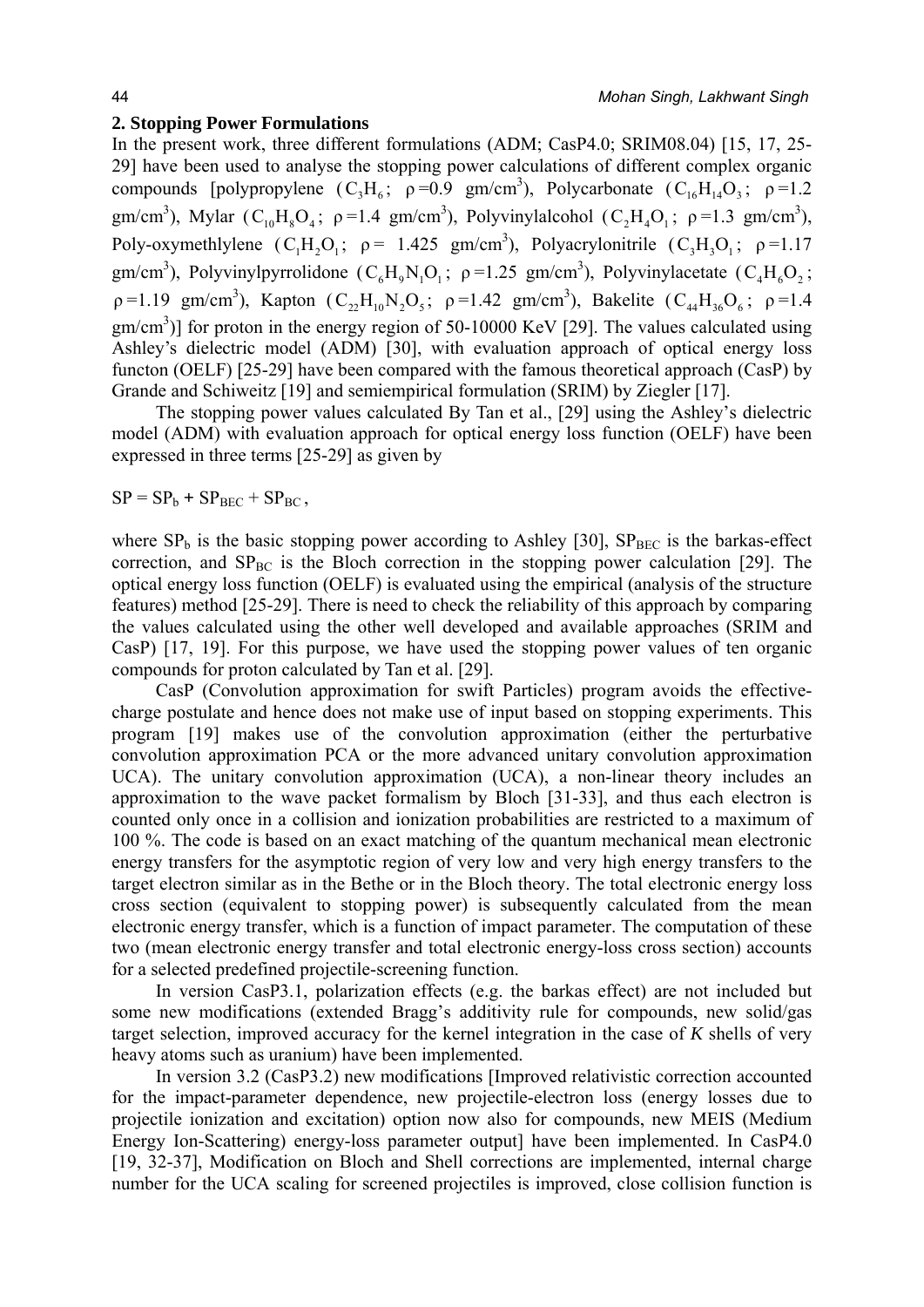replaced by an accurate fit formula, improved the accuracy for deeply bound inner shell by introducing new gridding, improved a model for the energy-loss spreading at b=0, the Barkas effect for close non-Coulombic collisions has been included, possible direct selection of the projectile charge-state is implemented and the speed of stopping cross-section calculations has also been improved.

SRIM (Stopping and Range of Ions in Matter) is a group of programs [17], which calculates the range and stopping of ions (up to 2  $GeV/n$ ) into matter using a quantum mechanical treatment of ion-atom collisions [1]. Electronic stopping powers are deduced from those for protons by means of an effective-charge fraction assumed to be independent of the target. The charge state of the ion within the target is described using the concept of effective charge [38], which includes a velocity dependent state and long-range screening due to the collective electron sea of the target [1]. Low velocity stopping powers are not necessarily assumed to be velocity proportional but different power-laws, dependent on  $Z_1$ and  $Z_2$  have been adopted. Stopping powers for compounds are determined on the basis of an extensive study of experimental data for proton, helium and lithium projectiles [39].

Major changes occur in SRIM about every 5 years. In SRIM2008 [40] many small bugs have been corrected, it is now possible to add range and damage spectra from different ions at different energies and angles into a single spectra, during the TRIM calculation, one can Pause TRIM, and then Change TRIM, has the option of adding the new data to the old datafiles has been implemented.

It seems therefore appropriate to present a comparative analysis of these three approaches for the stopping power calculation of ten different organic materials for protons in the energy region of 50-10000 KeV.

## **3. Results and Discussion**

The electronic stopping power of a group of ten different organic compounds for proton in the enegy region (0.05-10 MeV) calculated using these three adopted formulations (ADM; CasP4.0; SRIM08.04) [17, 19, 29] are presented in the Tables 1-10. Figures (1-10) show the comparison of these calculated stopping power values in the energy region (50-500 KeV) for clear visualisation of the deviations.

Table 1 presents the stopping power of polypropylene  $(C_3H_6; \rho=0.9 \text{ gm/cm}^3)$ calculated using the different adopted approaches (ADM; CasP4.0; SRIM08.04) for proton (0.05-10 MeV). For polypropylene, it is clear from the given table that at higher energy region, all the adopted formulations show overall same results of stopping power values. At lower energy region (50-100 KeV), all these formulations deviated significantly from each other (Fig. 1). The values predicted by SRIM [17] and Ashley's approach show the overall same results except for 50 and 60 KeV protons. The CasP tabulated stopping power values at this low energy region deviate from the values predicted by the other two approaches.

Table 2 shows the stopping power of Polycarbonate  $(C_{16}H_{14}O_3; \rho=1.2 \text{ gm/cm}^3)$  for proton (0.05-10 MeV). As we have observed for polypropylene, same trend is observed for polycarbonate. At higher energy region, there is very few deviation between the values predicted by all the three adopted procedures. At lower energy region (50-100 KeV) of proton, the values deviate significantly from each other. The convolution approach of Grande and Schiwietz [19] predicts much less stopping power values as compared to SRIM and Ashley's approaches in this low energy region. The deviation shown by the values predicted by CasP4.0 and ADM from the semi-empirical SRIM formulation increases as the energy of the proton decreases. For rest of the organic materials (Tables 3-10 and Figs. 3-10), same trend is observed by all the adopted formulations.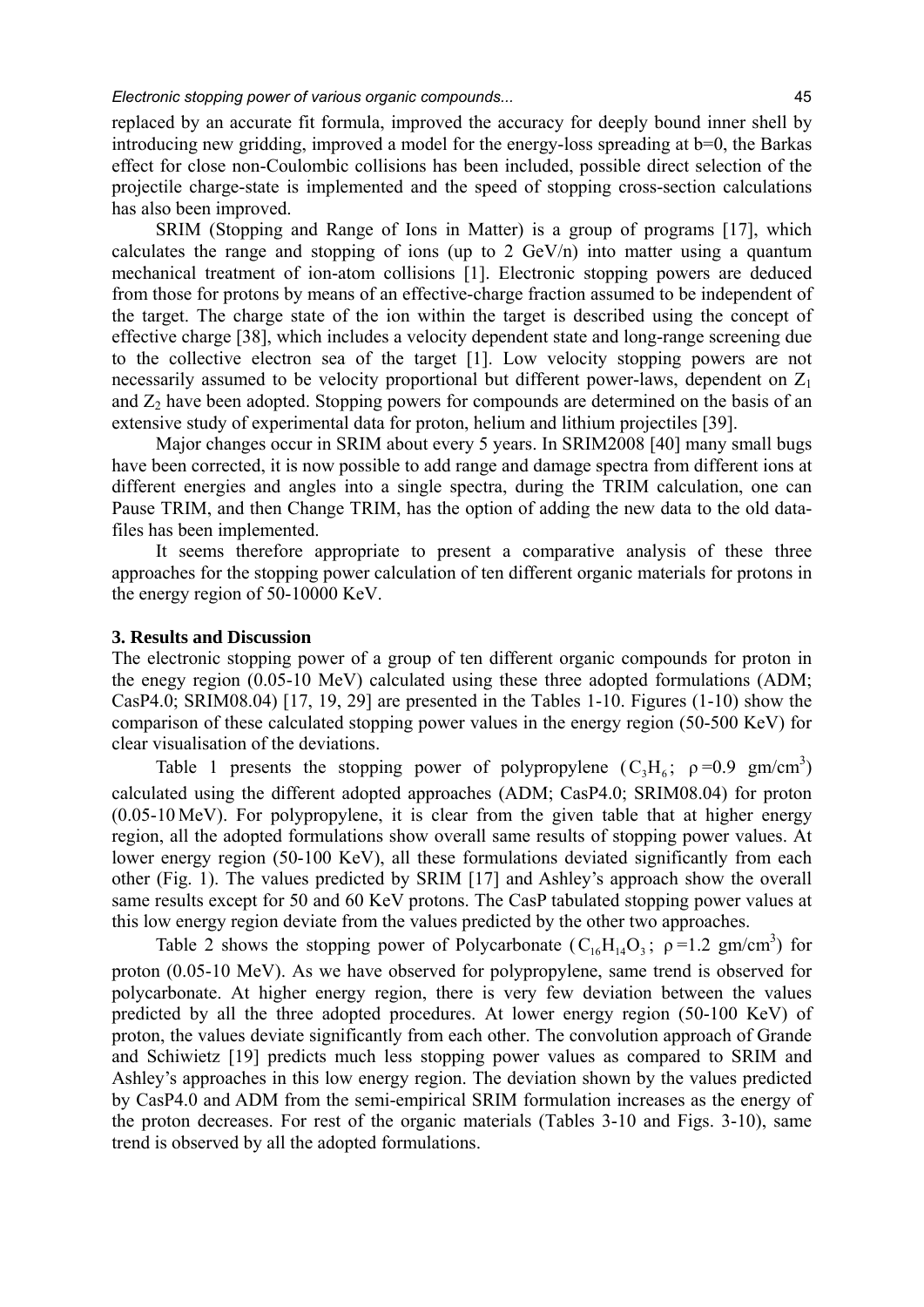| Energy (KeV) | ADM [29] | SRIM-08.04 [17] | CasP4.0 [19] |
|--------------|----------|-----------------|--------------|
| 50           | 8.033    | 9.822           | 5.302        |
| 60           | 9.556    | 9.980           | 5.975        |
| 70           | 10.18    | 9.998           | 6.562        |
| 80           | 10.34    | 9.914           | 7.072        |
| 90           | 10.25    | 9.758           | 7.496        |
| 100          | 10.03    | 9.555           | 7.830        |
| 150          | 8.631    | 8.311           | 8.202        |
| 200          | 7.476    | 7.191           | 7.451        |
| 300          | 5.870    | 5.648           | 5.935        |
| 400          | 4.853    | 4.698           | 4.952        |
| 500          | 4.155    | 4.059           | 4.274        |
| 600          | 3.669    | 3.597           | 3.776        |
| 700          | 3.318    | 3.248           | 3.394        |
| 800          | 3.038    | 2.973           | 3.091        |
| 900          | 2.807    | 2.751           | 2.844        |
| 1000         | 2.614    | 2.569           | 2.638        |
| 1500         | 1.963    | 1.997           | 1.967        |
| 2000         | 1.588    | 1.615           | 1.588        |
| 3000         | 1.165    | 1.180           | 1.168        |
| 4000         | 0.9290   | 0.9403          | 0.9334       |
| 5000         | 0.7773   | 0.7870          | 0.7828       |
| 6000         | 0.6709   | 0.6797          | 0.6769       |
| 7000         | 0.5917   | 0.6001          | 0.5980       |
| 8000         | 0.5303   | 0.5384          | 0.5369       |
| 9000         | 0.4813   | 0.4892          | 0.4880       |
| 10000        | 0.4411   | 0.4489          | 0.4481       |

Table 1. Stopping power (eV/ $\stackrel{\circ}{A}$ ) of polypropylene for proton in the energy range of 0.05-10 MeV.



**Fig. 1**. Stopping power (eV/ $\stackrel{\circ}{A}$ ) of polypropylene for proton in the energy range of 0.05-0.5 MeV.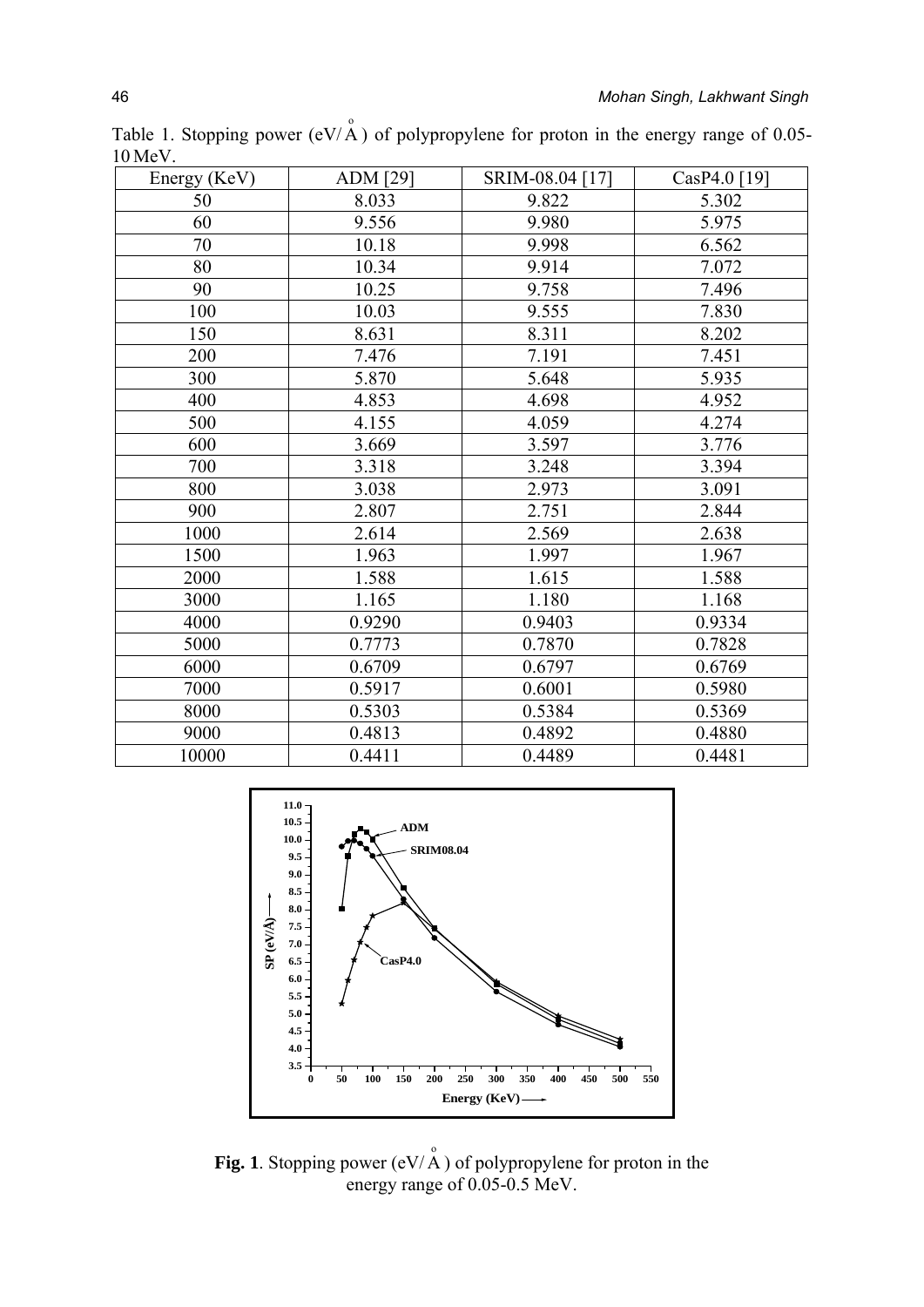| Energy (KeV) | <b>ADM</b> [29] | SRIM-08.04 [17] | $CasP4.0$ [19] |
|--------------|-----------------|-----------------|----------------|
| 50           | 7.038           | 9.731           | 5.666          |
| 60           | 9.098           | 9.981           | 6.387          |
| 70           | 10.08           | 10.09           | 7.020          |
| 80           | 10.45           | 10.09           | 7.574          |
| 90           | 10.52           | 10.00           | 8.040          |
| 100          | 10.42           | 9.861           | 8.418          |
| 150          | 9.29            | 8.795           | 8.946          |
| 200          | 8.188           | 7.729           | 8.236          |
| 300          | 6.542           | 6.185           | 6.640          |
| 400          | 5.457           | 5.200           | 5.578          |
| 500          | 4.696           | 4.526           | 4.837          |
| 600          | 4.161           | 4.034           | 4.286          |
| 700          | 3.774           | 3.658           | 3.862          |
| 800          | 3.463           | 3.361           | 3.524          |
| 900          | 3.206           | 3.121           | 3.249          |
| 1000         | 2.989           | 2.922           | 3.019          |
| 1500         | 2.265           | 2.28            | 2.261          |
| 2000         | 1.843           | 1.859           | 1.837          |
| 3000         | 1.361           | 1.371           | 1.358          |
| 4000         | 1.09            | 1.098           | 1.090          |
| 5000         | 0.9144          | 0.922           | 0.9159         |
| 6000         | 0.7906          | 0.7982          | 0.7938         |
| 7000         | 0.6983          | 0.7059          | 0.7023         |
| 8000         | 0.6266          | 0.6343          | 0.6313         |
| 9000         | 0.5692          | 0.5770          | 0.5750         |
| 10000        | 0.5221          | 0.5300          | 0.5280         |

Table 2. Stopping power (eV/ $\stackrel{\circ}{A}$ ) of polycarbonate for proton in the energy range of 0.05-10 MeV.



**Fig. 2**. Stopping power  $(eV/\overset{\circ}{A})$  of polycarbonate for proton in the energy range of 0.05-0.5 MeV.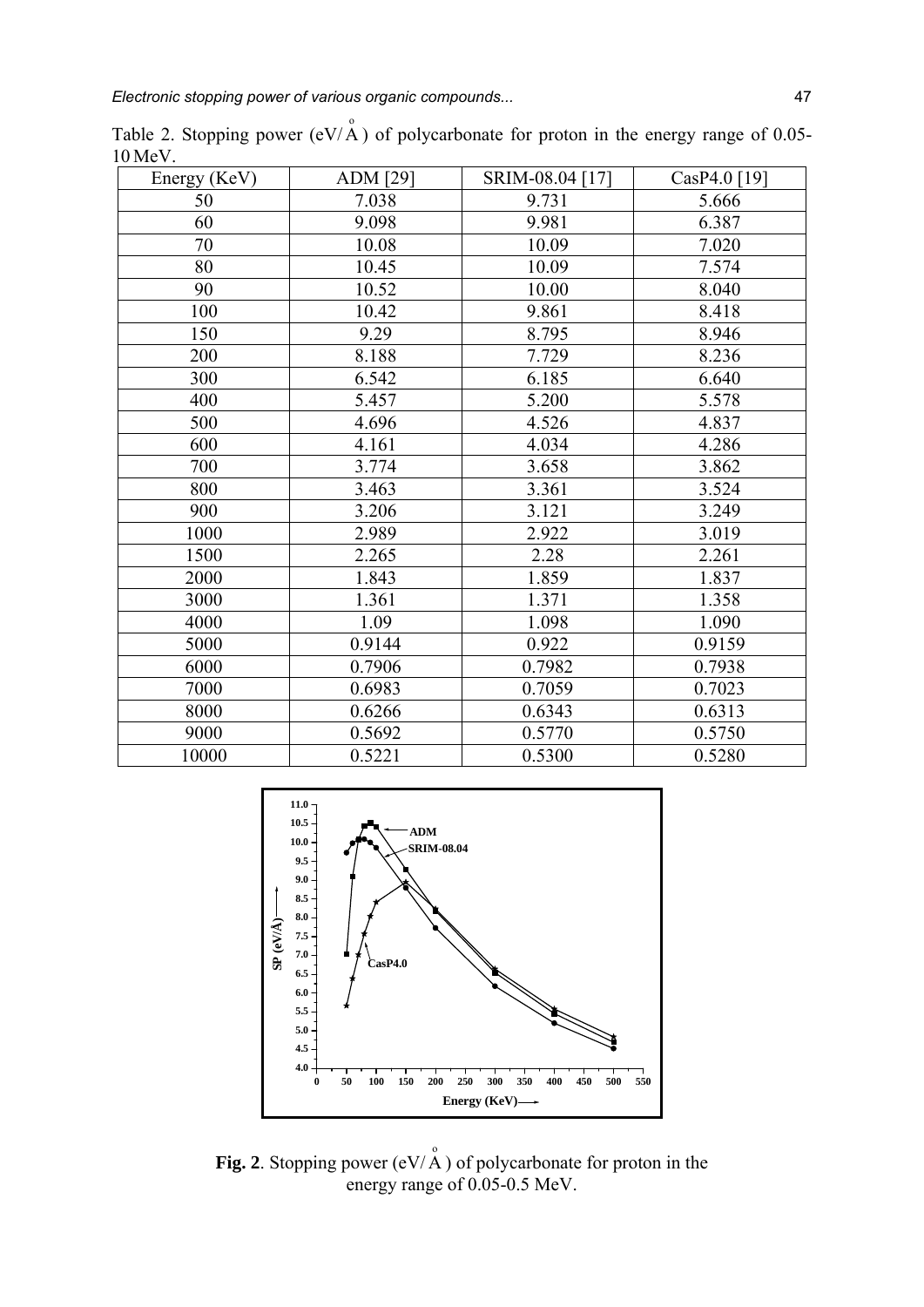| Energy (KeV) | ADM [29] | SRIM-08.04 [17] | $CasP4.0$ [19] |
|--------------|----------|-----------------|----------------|
| 50           | 7.056    | 10.26           | 6.220          |
| 60           | 9.457    | 10.56           | 7.024          |
| 70           | 10.63    | 10.71           | 7.731          |
| 80           | 11.12    | 10.74           | 8.350          |
| 90           | 11.27    | 10.61           | 8.881          |
| 100          | 11.23    | 10.56           | 9.311          |
| 150          | 10.20    | 9.491           | 9.983          |
| 200          | 9.067    | 8.378           | 9.254          |
| 300          | 7.31     | 6.733           | 7.498          |
| 400          | 6.128    | 5.675           | 6.317          |
| 500          | 5.290    | 4.948           | 5.479          |
| 600          | 4.693    | 4.418           | 4.860          |
| 700          | 4.254    | 4.013           | 4.383          |
| 800          | 3.902    | 3.694           | 4.001          |
| 900          | 3.610    | 3.438           | 3.690          |
| 1000         | 3.363    | 3.228           | 3.429          |
| 1500         | 2.554    | 2.560           | 2.565          |
| 2000         | 2.082    | 2.102           | 2.088          |
| 3000         | 1.541    | 1.555           | 1.545          |
| 4000         | 1.236    | 1.247           | 1.241          |
| 5000         | 1.038    | 1.048           | 1.044          |
| 6000         | 0.8979   | 0.9078          | 0.9048         |
| 7000         | 0.7935   | 0.8032          | 0.8008         |
| 8000         | 0.7123   | 0.7220          | 0.7204         |
| 9000         | 0.6472   | 0.6570          | 0.6554         |
| 10000        | 0.5938   | 0.6035          | 0.6027         |

Table 3. Stopping power (eV/ $\stackrel{\circ}{A}$ ) of Mylar for proton in the energy range of 0.05-10 MeV.



**Fig. 3**. Stopping power  $(eV/\overset{\circ}{A})$  of Mylar for proton in the energy range of 0.05-0.5 MeV.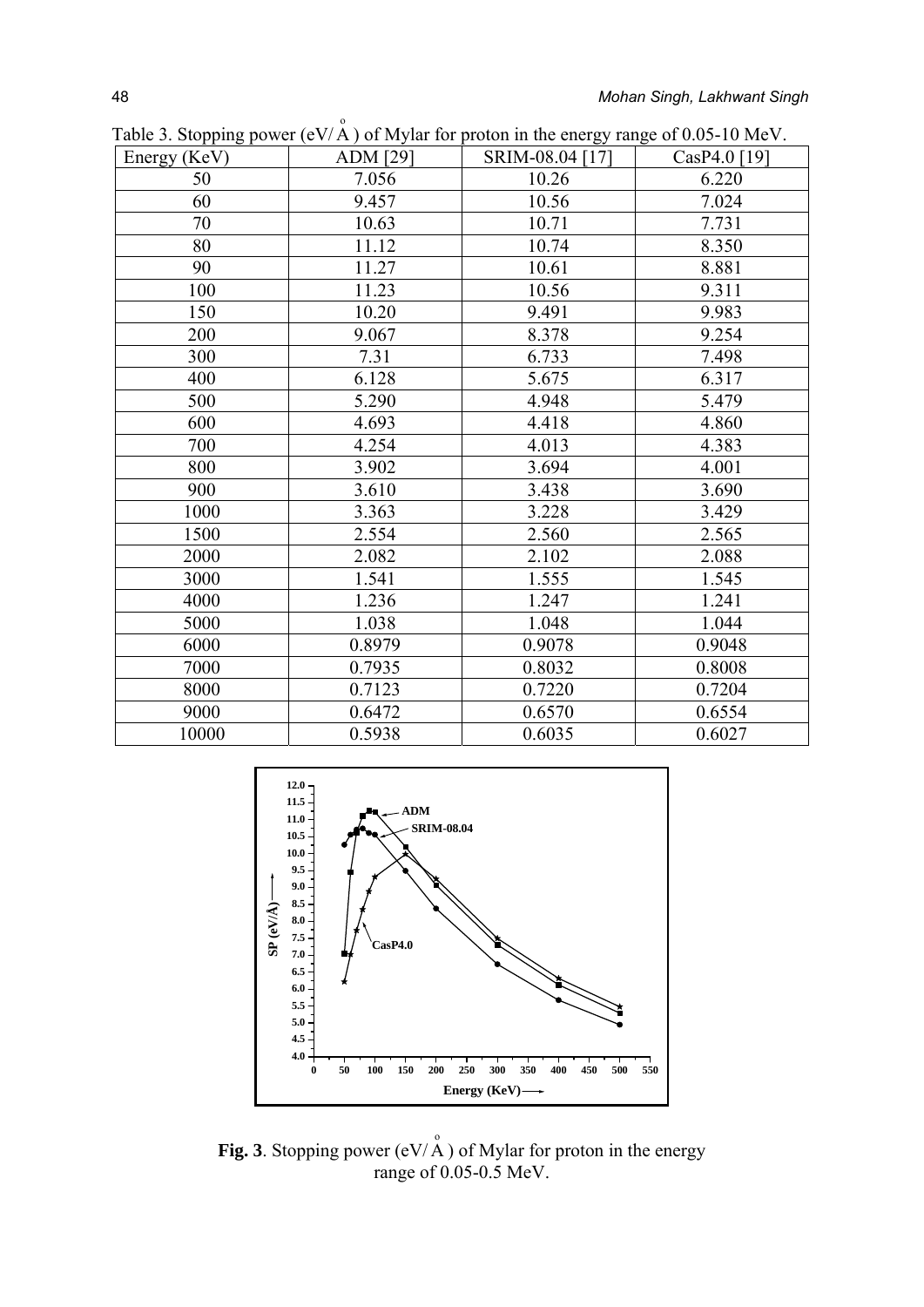| Energy (KeV) | <b>ADM</b> [29] | SRIM-08.04 [17] | CasP4.0 [19] |
|--------------|-----------------|-----------------|--------------|
| 50           | 8.442           | 11.66           | 6.460        |
| 60           | 10.62           | 11.95           | 7.297        |
| 70           | 11.60           | 12.06           | 8.036        |
| 80           | 11.94           | 12.04           | 8.682        |
| 90           | 11.98           | 11.92           | 9.233        |
| 100          | 11.86           | 11.73           | 9.680        |
| 150          | 10.59           | 10.39           | 10.34        |
| 200          | 9.338           | 9.089           | 9.540        |
| 300          | 7.479           | 7.217           | 7.696        |
| 400          | 6.252           | 6.039           | 6.460        |
| 500          | 5.389           | 5.238           | 5.591        |
| 600          | 4.770           | 4.656           | 4.953        |
| 700          | 4.312           | 4.213           | 4.456        |
| 800          | 3.945           | 3.863           | 4.061        |
| 900          | 3.642           | 3.580           | 3.740        |
| 1000         | 3.387           | 3.346           | 3.471        |
| 1500         | 2.558           | 2.614           | 2.585        |
| 2000         | 2.079           | 2.122           | 2.094        |
| 3000         | 1.534           | 1.559           | 1.547        |
| 4000         | 1.228           | 1.246           | 1.240        |
| 5000         | 1.030           | 1.045           | 1.0411       |
| 6000         | 0.8902          | 0.9042          | 0.9018       |
| 7000         | 0.7862          | 0.7993          | 0.7975       |
| 8000         | 0.7054          | 0.7179          | 0.7168       |
| 9000         | 0.6406          | 0.6528          | 0.652        |
| 10000        | 0.5875          | 0.5994          | 0.5992       |

Table 4. Stopping power (eV/ $\stackrel{\circ}{A}$ ) of Polyvinylalcohol for proton in the energy range of 0.05-10 MeV.



**Fig. 4**. Stopping power (eV/ $\stackrel{\circ}{A}$ ) of polyvinylalcohol for proton in the energy range of 0.05-0.5 MeV.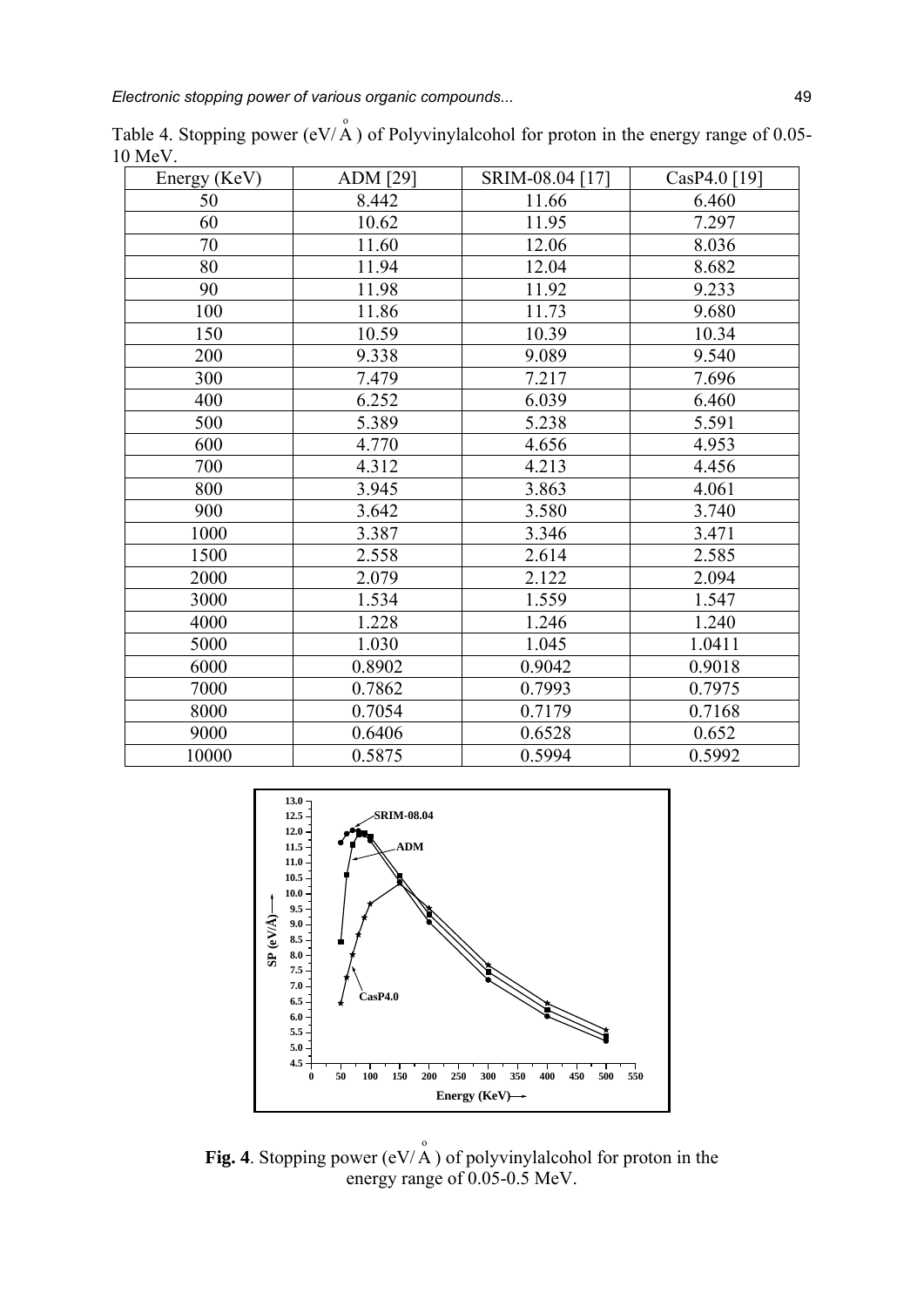| Energy (KeV) | <b>ADM</b> [29] | SRIM-08.04 [17] | CasP4.0 [19] |
|--------------|-----------------|-----------------|--------------|
| 50           | 7.618           | 11.38           | 6.472        |
| 60           | 10.01           | 11.73           | 7.319        |
| 70           | 11.13           | 11.89           | 8.074        |
| 80           | 11.57           | 11.91           | 8.737        |
| 90           | 11.70           | 11.84           | 9.312        |
| 100          | 11.67           | 11.69           | 9.781        |
| 150          | 10.66           | 10.47           | 10.56        |
| 200          | 9.499           | 9.215           | 9.827        |
| 300          | 7.695           | 7.364           | 7.985        |
| 400          | 6.472           | 6.183           | 6.724        |
| 500          | 5.600           | 5.376           | 5.831        |
| 600          | 4.964           | 4.788           | 5.171        |
| 700          | 4.486           | 4.338           | 4.656        |
| 800          | 4.102           | 3.983           | 4.247        |
| 900          | 3.785           | 3.696           | 3.906        |
| 1000         | 3.519           | 3.459           | 3.629        |
| 1500         | 2.664           | 2.722           | 2.702        |
| 2000         | 2.171           | 2.218           | 2.199        |
| 3000         | 1.608           | 1.634           | 1.624        |
| 4000         | 1.289           | 1.309           | 1.303        |
| 5000         | 1.082           | 1.099           | 1.095        |
| 6000         | 0.9366          | 0.9515          | 0.9495       |
| 7000         | 0.8277          | 0.8416          | 0.8406       |
| 8000         | 0.7430          | 0.7564          | 0.7556       |
| 9000         | 0.6751          | 0.6881          | 0.6878       |
| 10000        | 0.6194          | 0.632           | 0.6323       |

Table 5. Stopping power  $(eV/A)$  of Poly-oxymethlylene for proton in the energy range of 0.05-10 MeV.



**Fig. 5**. Stopping power  $(eV/\overset{\circ}{A})$  of poly-oxymethylene for proton in the energy range of 0.05-0.5 MeV.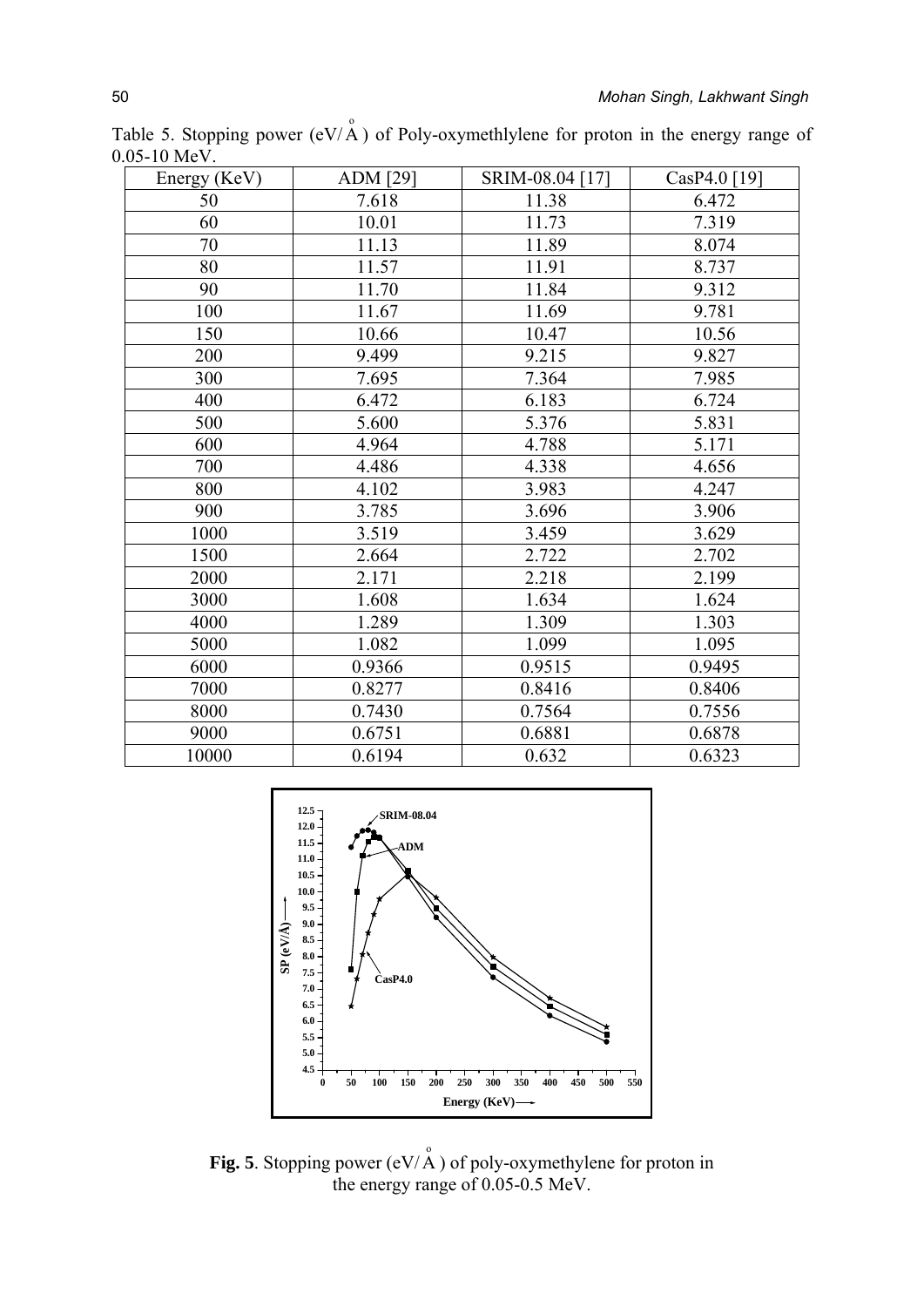| Energy (KeV) | ADM [29] | SRIM-08.04 [17] | $CasP4.0$ [19] |
|--------------|----------|-----------------|----------------|
| 50           | 7.202    | 10.03           | 5.672          |
| 60           | 9.21     | 10.27           | 6.397          |
| 70           | 10.16    | 10.36           | 7.029          |
| 80           | 10.51    | 10.34           | 7.4074         |
| 90           | 10.56    | 10.24           | 8.040          |
| 100          | 10.44    | 10.08           | 8.410          |
| 150          | 9.250    | 8.929           | 8.896          |
| 200          | 8.122    | 7.811           | 8.171          |
| 300          | 6.474    | 6.218           | 6.567          |
| 400          | 5.390    | 5.213           | 5.511          |
| 500          | 4.633    | 4.528           | 4.773          |
| 600          | 4.099    | 4.029           | 4.228          |
| 700          | 3.710    | 3.647           | 3.809          |
| 800          | 3.400    | 3.345           | 3.475          |
| 900          | 3.149    | 3.099           | 3.204          |
| 1000         | 2.939    | 2.895           | 2.976          |
| 1500         | 2.228    | 2.249           | 2.232          |
| 2000         | 1.811    | 1.828           | 1.810          |
| 3000         | 1.337    | 1.346           | 1.337          |
| 4000         | 1.070    | 1.077           | 1.073          |
| 5000         | 0.8971   | 0.9044          | 0.9021         |
| 6000         | 0.7755   | 0.7828          | 0.7814         |
| 7000         | 0.6848   | 0.6922          | 0.6913         |
| 8000         | 0.6144   | 0.6219          | 0.6214         |
| 9000         | 0.558    | 0.5656          | 0.5652         |
| 10000        | 0.5117   | 0.5195          | 0.5147         |

Table 6. Stopping power (eV/ $\stackrel{\circ}{A}$ ) of Polyacrylonitrile for proton in the energy range of 0.05-10 MeV.



**Fig. 6**. Stopping power (eV/ $\stackrel{\circ}{A}$ ) of Polyacrylonitrile for proton in the energy range of 0.05-0.5 MeV.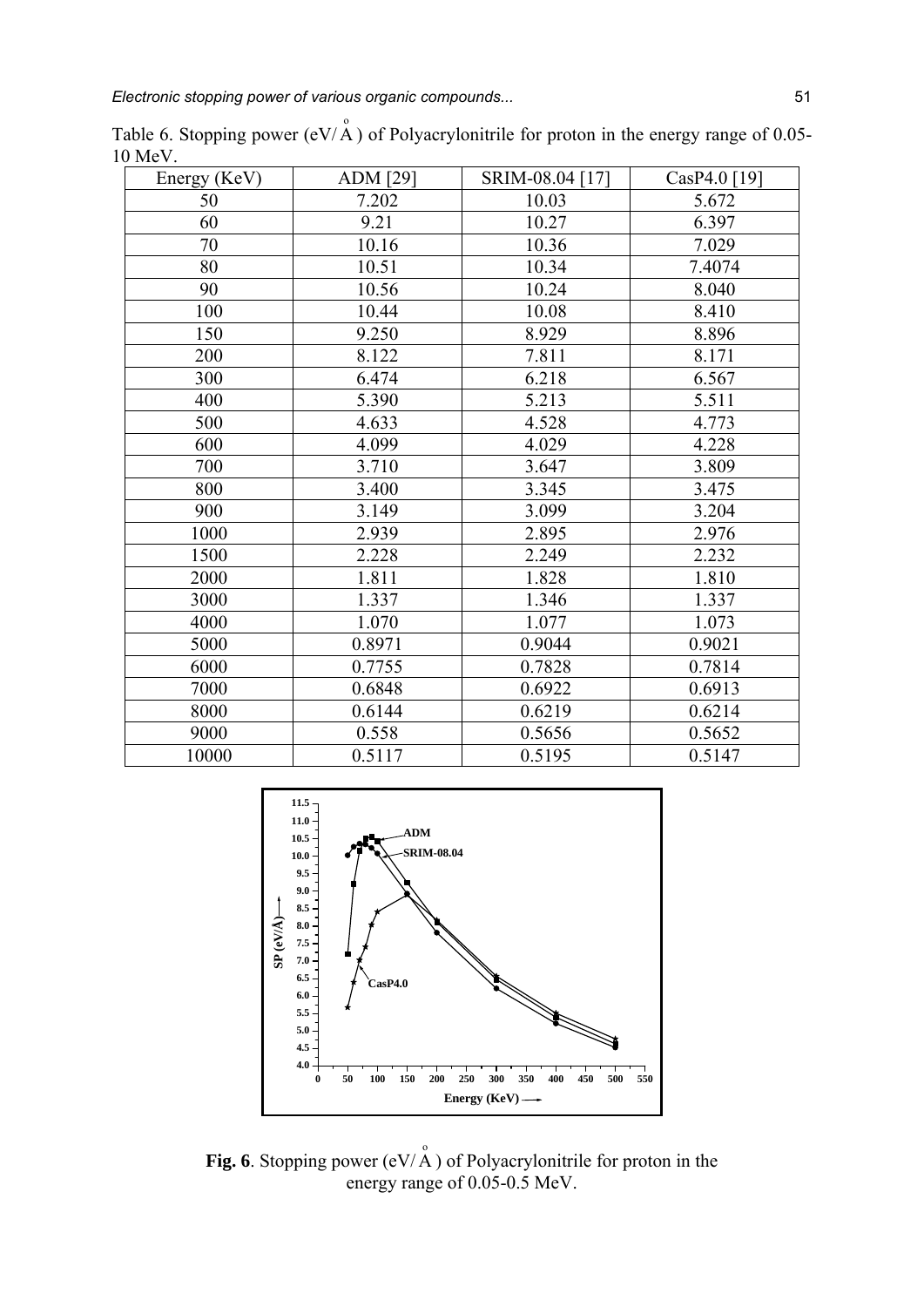| Energy (KeV) | ADM [29] | SRIM-08.04 [17] | CasP4.0 [19] |
|--------------|----------|-----------------|--------------|
| 50           | 8.317    | 10.67           | 6.283        |
| 60           | 10.43    | 10.92           | 7.085        |
| 70           | 11.39    | 11.01           | 7.797        |
| 80           | 11.72    | 10.97           | 8.407        |
| 90           | 11.74    | 10.86           | 8.929        |
| 100          | 11.60    | 10.68           | 9.350        |
| 150          | 10.26    | 9.433           | 9.912        |
| 200          | 9.010    | 8.237           | 9.105        |
| 300          | 7.181    | 6.539           | 7.316        |
| 400          | 5.982    | 5.474           | 6.141        |
| 500          | 5.145    | 4.751           | 5.314        |
| 600          | 4.552    | 4.229           | 4.704        |
| 700          | 4.117    | 3.832           | 4.235        |
| 800          | 3.770    | 3.523           | 3.861        |
| 900          | 3.486    | 3.276           | 3.556        |
| 1000         | 3.248    | 3.075           | 3.302        |
| 1500         | 2.455    | 2.46            | 2.467        |
| 2000         | 1.994    | 2.018           | 2.000        |
| 3000         | 1.470    | 1.487           | 1.476        |
| 4000         | 1.176    | 1.189           | 1.183        |
| 5000         | 0.9863   | 0.9976          | 0.9930       |
| 6000         | 0.8524   | 0.8631          | 0.8600       |
| 7000         | 0.7526   | 0.7629          | 0.7610       |
| 8000         | 0.6751   | 0.6852          | 0.6830       |
| 9000         | 0.6131   | 0.6231          | 0.6220       |
| 10000        | 0.5622   | 0.5721          | 0.5720       |

Table 7. Stopping power  $(eV/\overset{\circ}{A})$  of Polyvinylpyrrolidone for proton in the energy range of 0.05-10 MeV.



**Fig. 7**. Stopping power  $(eV/\overset{\circ}{A})$  of Polyvinylpyrrolidone for proton in the energy range of 0.05-0.5 MeV.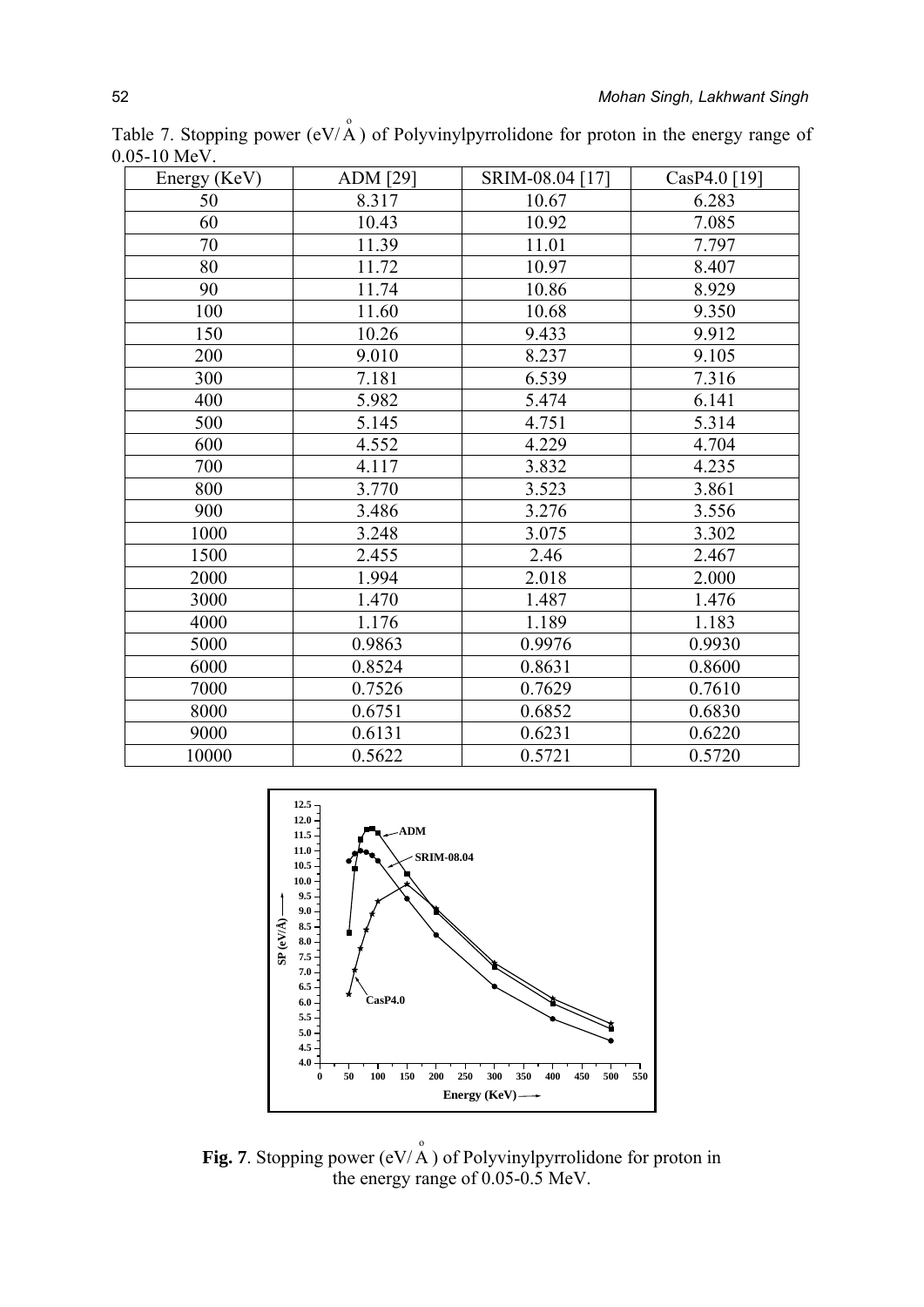| Energy (KeV) | <b>ADM</b> [29] | SRIM-08.04 [17] | $CasP4.0$ [19] |
|--------------|-----------------|-----------------|----------------|
| 50           | 7.008           | 9.958           | 5.621          |
| 60           | 9.022           | 10.23           | 6.343          |
| 70           | 9.958           | 10.34           | 6.991          |
| 80           | 10.31           | 10.35           | 7.554          |
| 90           | 10.38           | 10.26           | 8.035          |
| 100          | 10.30           | 10.12           | 8.422          |
| 150          | 9.256           | 9.022           | 9.021          |
| 200          | 8.186           | 7.920           | 8.338          |
| 300          | 6.575           | 6.320           | 6.7498         |
| 400          | 5.504           | 5.303           | 5.675          |
| 500          | 4.748           | 4.609           | 4.918          |
| 600          | 4.206           | 4.103           | 4.359          |
| 700          | 3.806           | 3.716           | 3.925          |
| 800          | 3.484           | 3.41            | 3.579          |
| 900          | 3.219           | 3.162           | 3.298          |
| 1000         | 2.995           | 2.957           | 3.063          |
| 1500         | 2.267           | 2.307           | 2.284          |
| 2000         | 1.844           | 1.876           | 1.857          |
| 3000         | 1.363           | 1.381           | 1.370          |
| 4000         | 1.092           | 1.105           | 1.099          |
| 5000         | 0.9163          | 0.8604          | 0.9238         |
| 6000         | 0.7924          | 0.803           | 0.8006         |
| 7000         | 0.7000          | 0.7101          | 0.7083         |
| 8000         | 0.6282          | 0.6381          | 0.6368         |
| 9000         | 0.5706          | 0.5803          | 0.5794         |
| 10000        | 0.5234          | 0.533           | 0.5326         |

Table 8. Stopping power (eV/ $\stackrel{\circ}{A}$ ) of Polyvinylacetate for proton in the energy range of 0.05-10 MeV.



**Fig. 8**. Stopping power (eV/ $\overrightarrow{A}$ ) of Polyvinylacetate for proton in the energy range of 0.05-0.5 MeV.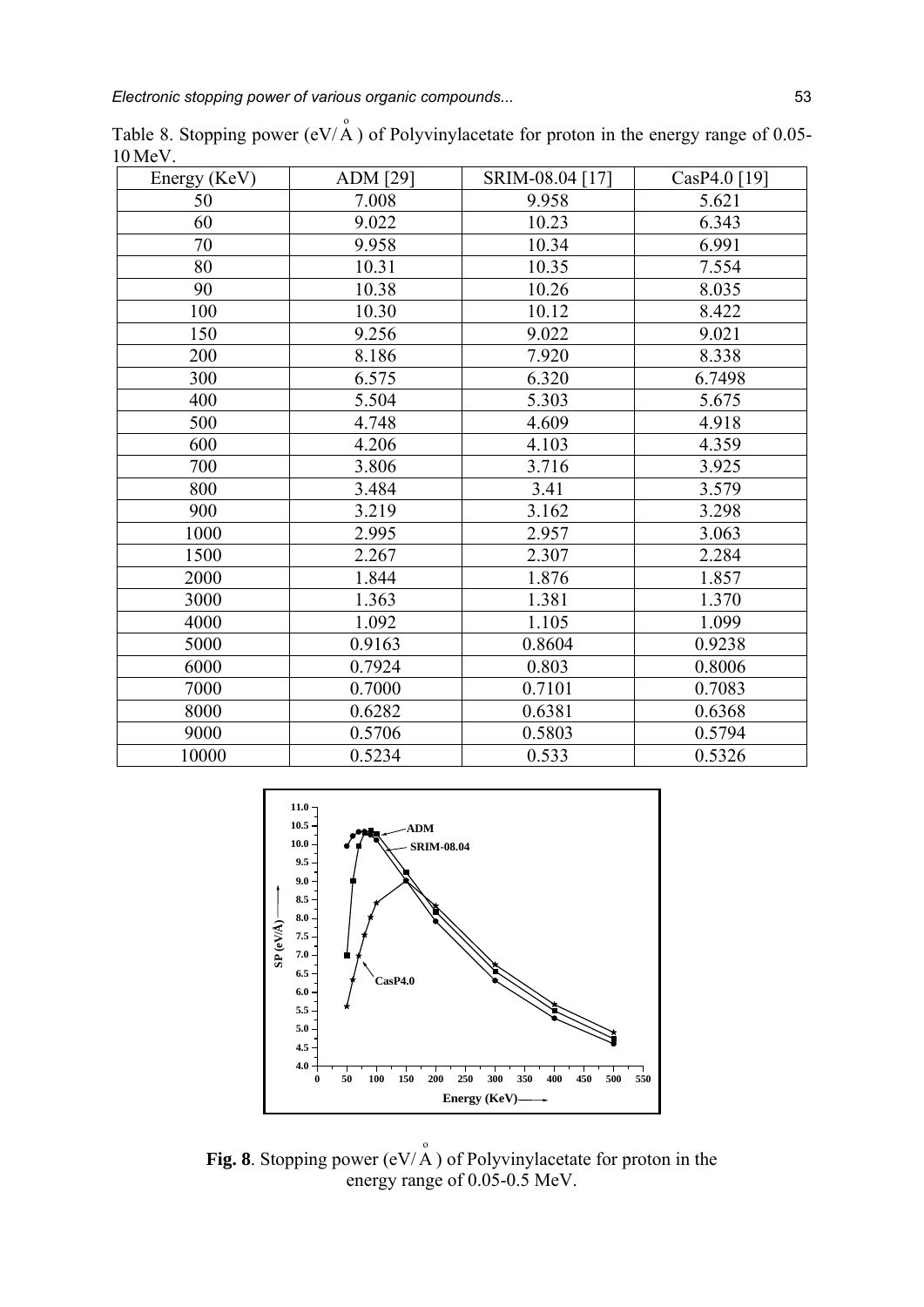| Energy (KeV) | ADM [29] | SRIM-08.04 [17] | CasP4.0 [19] |
|--------------|----------|-----------------|--------------|
| 50           | 6.717    | 10.30           | 6.200        |
| 60           | 9.186    | 10.61           | 6.993        |
| 70           | 10.44    | 10.77           | 7.690        |
| 80           | 10.97    | 10.8            | 8.301        |
| 90           | 11.15    | 10.75           | 8.819        |
| 100          | 11.12    | 10.62           | 9.240        |
| 150          | 10.11    | 9.567           | 9.869        |
| 200          | 8.978    | 8.456           | 9.139        |
| 300          | 7.232    | 6.812           | 7.399        |
| 400          | 6.055    | 5.750           | 6.234        |
| 500          | 5.223    | 5.018           | 5.412        |
| 600          | 4.634    | 4.481           | 4.803        |
| 700          | 4.205    | 4.070           | 4.333        |
| 800          | 3.861    | 3.744           | 3.958        |
| 900          | 3.577    | 3.479           | 3.651        |
| 1000         | 3.338    | 3.261           | 3.394        |
| 1500         | 2.540    | 2.551           | 2.545        |
| 2000         | 2.072    | 2.087           | 2.0731       |
| 3000         | 1.534    | 1.545           | 1.536        |
| 4000         | 1.230    | 1.239           | 1.234        |
| 5000         | 1.033    | 1.042           | 1.038        |
| 6000         | 0.8941   | 0.9029          | 0.9000       |
| 7000         | 0.7901   | 0.7991          | 0.7970       |
| 8000         | 0.7093   | 0.7184          | 0.7170       |
| 9000         | 0.6446   | 0.6538          | 0.6530       |
| 10000        | 0.5914   | 0.6007          | 0.6000       |

Table 9. Stopping power (eV/ $\stackrel{\circ}{A}$ ) of Kapton for proton in the energy range of 0.05-10 MeV.



**Fig. 9**. Stopping power  $(eV \mid A)$  of Kapton for proton in the energy range of 0.05-0.5 MeV.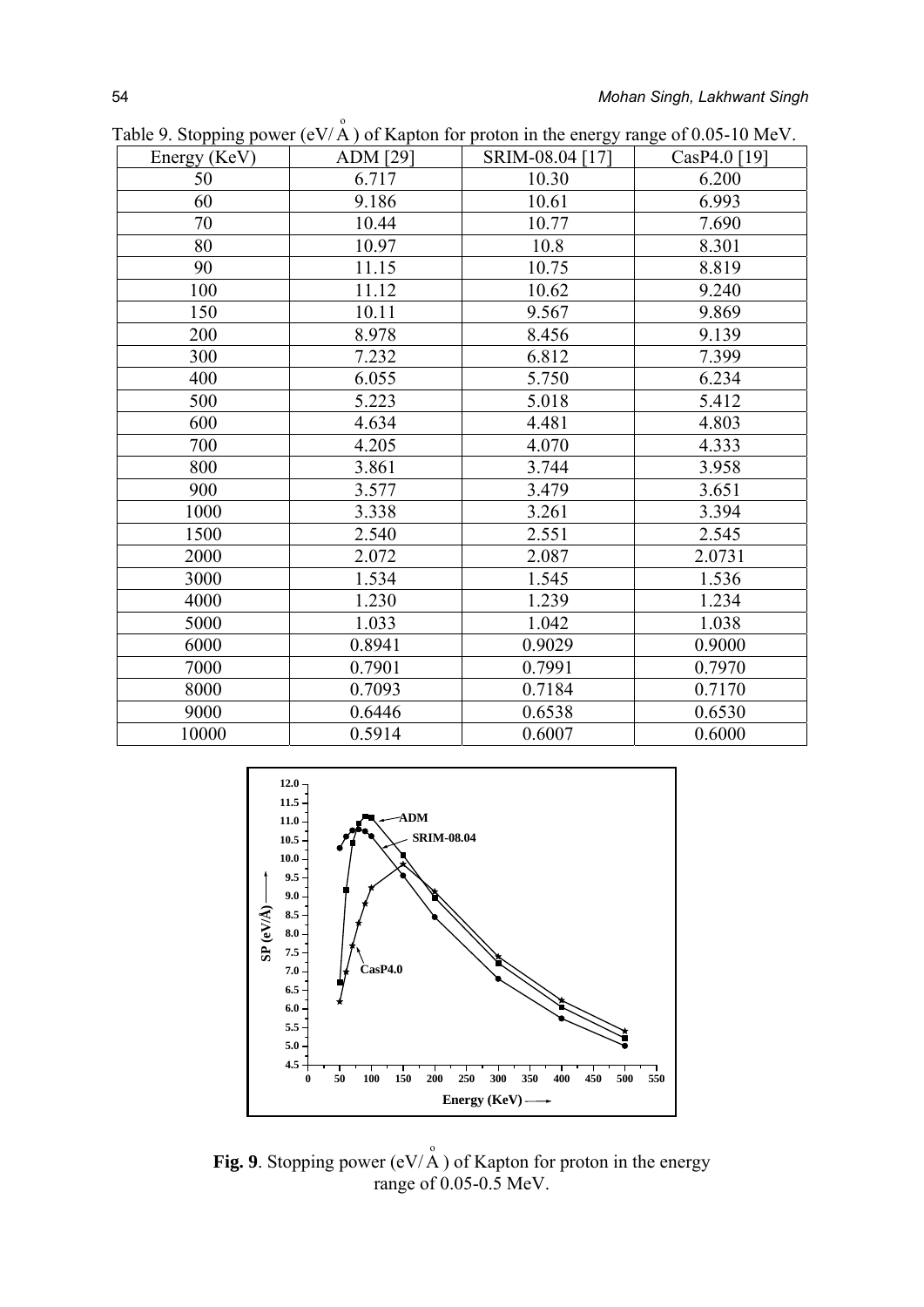| Energy (KeV) | ADM [29] | SRIM-08.04 [17] | CasP4.0 [19] |
|--------------|----------|-----------------|--------------|
| 50           | 8.248    | 12.09           | 6.666        |
| 60           | 10.65    | 12.37           | 7.514        |
| 70           | 11.78    | 12.48           | 8.256        |
| 80           | 12.22    | 12.45           | 8.900        |
| 90           | 12.29    | 12.33           | 9.445        |
| 100          | 12.17    | 12.14           | 9.880        |
| 150          | 10.85    | 10.77           | 10.48        |
| 200          | 9.556    | 9.433           | 9.639        |
| 300          | 7.626    | 7.523           | 7.760        |
| 400          | 6.356    | 6.314           | 6.519        |
| 500          | 5.467    | 5.488           | 5.649        |
| 600          | 4.844    | 4.887           | 5.008        |
| 700          | 4.396    | 4.427           | 4.513        |
| 800          | 4.036    | 4.063           | 4.120        |
| 900          | 3.738    | 3.769           | 3.798        |
| 1000         | 3.486    | 3.525           | 3.530        |
| 1500         | 2.642    | 2.735           | 2.643        |
| 2000         | 2.149    | 2.223           | 2.148        |
| 3000         | 1.587    | 1.636           | 1.587        |
| 4000         | 1.271    | 1.309           | 1.274        |
| 5000         | 1.066    | 1.099           | 1.071        |
| 6000         | 0.9216   | 0.9507          | 0.9279       |
| 7000         | 0.8140   | 0.8406          | 0.8209       |
| 8000         | 0.7304   | 0.7551          | 0.7381       |
| 9000         | 0.6634   | 0.6867          | 0.6714       |
| 10000        | 0.6085   | 0.6306          | 0.6172       |

Table 10. Stopping power  $(eV/A)$  of Bakelite for proton in the energy range of 0.05-10 MeV.



**Fig. 10**. Stopping power (eV/ $\stackrel{\circ}{A}$ ) of Bakelite for proton in the energy range of  $0.05$ -0.5 MeV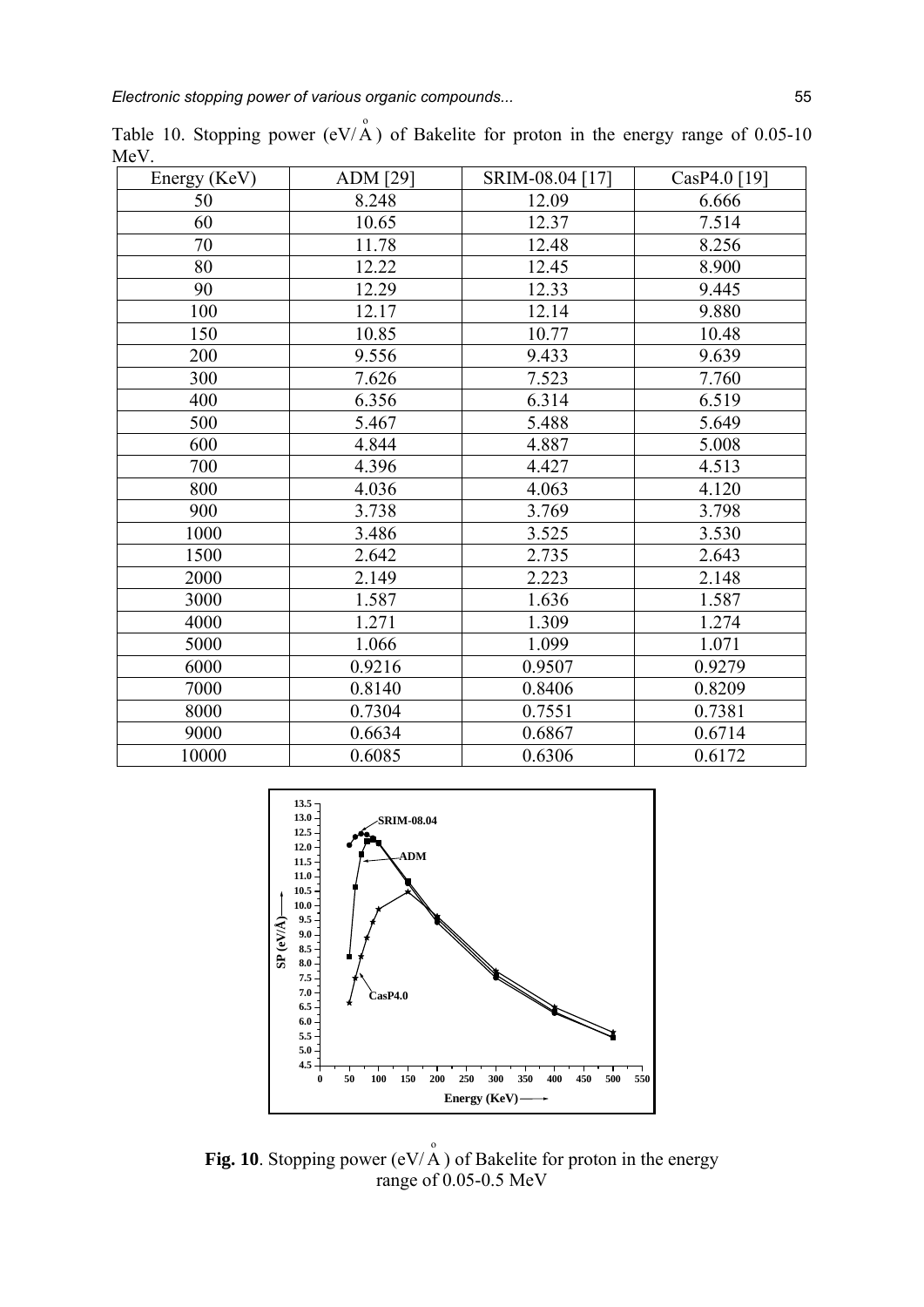From these comparative analyses, it is interesting to note that the semi-empirical formulation SRIM and Ashley's dielectric model (ADM) provide maximum accurate stopping power values for important organic materials for proton in the energy region (0.05- 10 MeV). It is well known that the SRIM formulation has established very reliable and reputed procedure for range and stopping power for all types of material/ion combinations. Ashley's dielectric model with the evaluation approach for optical energy loss function (OELF) provide better stopping power results as compared to theoretical approach CasP.

#### **4. Conclusion**

From this comparative analysis, it can be concluded that the stopping power values predicted by various formulations for important organic material/proton combination provide valuable information which can play an important role in material analyses and different successful applications. The formulations like SRIM and Ashley's dielectric model (ADM) provide reliable and accurate results of stopping power for various organic material/proton combinations as compared to CasP code. These type of analyses are very helpful for scientific community. For most of the organic compounds/proton combinations, various stopping power formulations for energy below 70 KeV should be analyse to highlight the best procedure of stopping power.

#### *Acknowledgment*

*One of* the *authors (M. Singh) is thankful to the Council of Scientific and Industrial Research (CSIR, India) for Research Associateship.* 

## **References**

- [1] J.F. Ziegler, J.P. Biersack, U. Littmark // *The Stopping and Range of Ions in Solids*: *Vol.1, of series*: *The Stopping and Ranges of Ions in Matter* (Pergamon Press, New York, 1985).
- [2] ICRU-49 // *Stopping powers and ranges for protons and alpha particles* (ICRU 49: Bethesda, MD, USA, 1993).
- [3] Editorial // *Nucl. Instr. and Meth. B* **195** (2002) 1.
- [4] P. Sigmund // *Stopping of Heavy Ions, Springer Tracts of Modern Physics*: *Vol. 204*  (Springer, Berlin, 2004).
- [5] D. Fink, L.T. Chadderton // *Radiat*. *Eff*. *Def*. *Sol*. **160** (2005) 67.
- [6] ICRU-73 // *Stopping of Ions Heavier Than Helium*: *Journal of the ICRU 5* (Oxford University Press, 2005).
- [7] P. Sigmund // *Particle Penetration and Radiation Effects*: *Springer Series in Solid-State Sciences*: *Vol. 151* (Springer, Berlin, 2006).
- [8] L. Singh, M. Singh, K.S. Samra, R. Singh // *Nucl*. *Instr*. *and Meth*. *B* **248** (2006) 117.
- [9] L. Singh, M. Singh, K.S. Samra, R. Singh // *Radiat*. *Eff*. *Def*. *Sol*. **162** (2007) 333.
- [10] M. Singh, L. Singh // *Radiat*. *Eff*. *Def*. *Sol*. **163** (2008) 605.
- [11] L. Singh, M. Singh, B. Singh, N. Kaur // *Indian J. Phys.* **83** (2009) 1109.
- [12] M. Singh, B. Singh, N. Kaur, L. Singh // *Indian J. Phys.* **83** (2009) 1099.
- [13] M. Singh, N. Kaur, L. Singh // *Nucl. Instr. Meth. Phys. Res. B* **268** (2010) 2617.
- [14] M. Singh, N. Kaur, L. Singh // *Radia*. *Phys. Chem.* **79** (2010) 1180.
- [15] H. Paul // *Stopping Power for Light Ions*: *MSTAR* (www.exphys.unilinz.ac.at/stopping, 2011).
- [16] H. Geissel, C. Scheidenberger, P. Malzacher // *ATIMA (Atomic Interaction with Matter)*  (http://www-linux.gsi.de/~weick/atima, 2011).
- [17] J.F. Ziegler // *SRIM*: *The Stopping and Range of Ions in Matter* (www.srim.org, 2011).